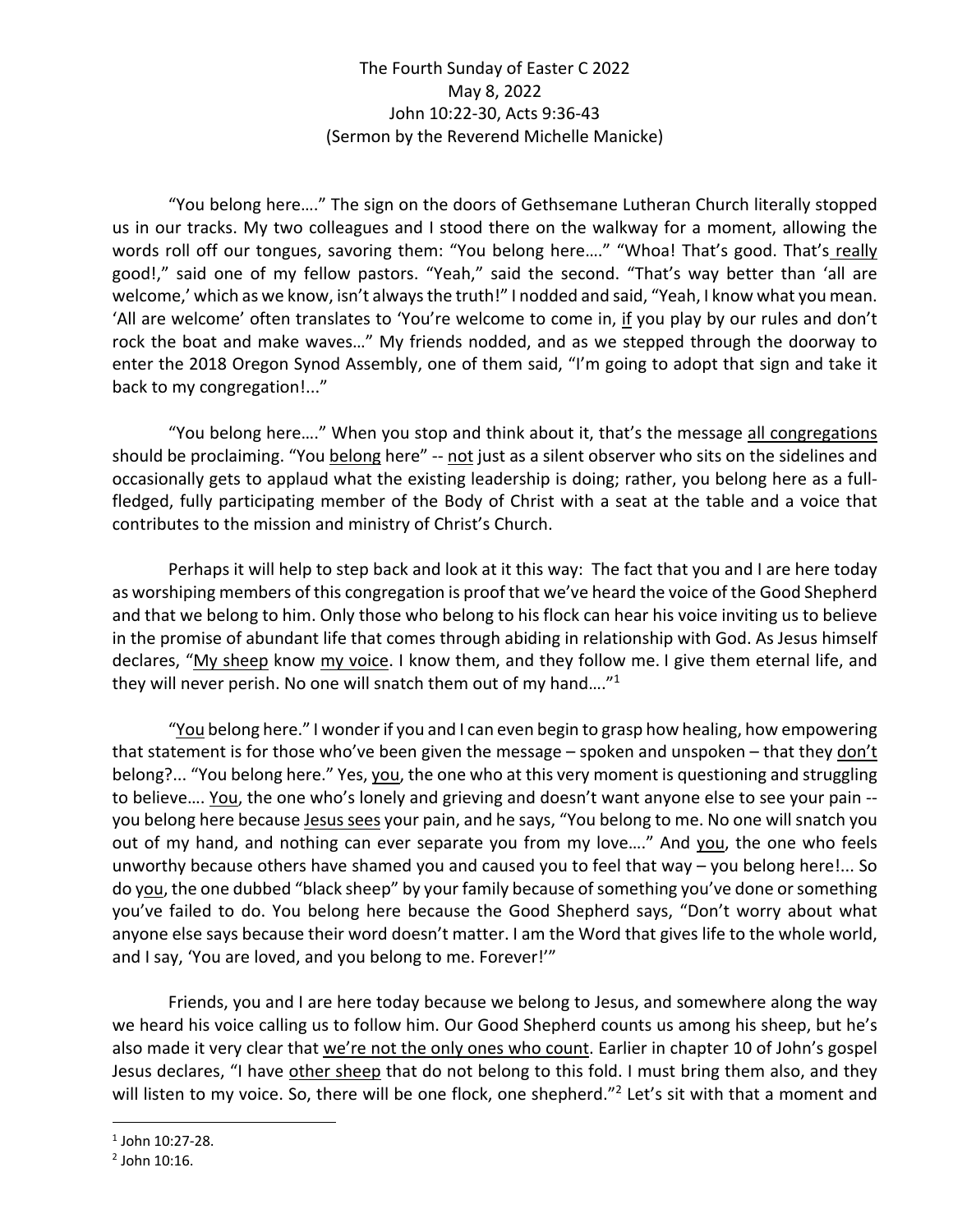let it sink in…. Jesus wants to bring others into his fold, AND he also tells us earlier in chapter 10 that he himself is the gate for the sheep. So, this means that you and I don't get to be the gatekeepers who determine who's in and who's out. Only Jesus gets to do that! Now, that's some serious good news!... It's also good news that belonging leads to believing – and not vice versa. This is something I think too many Christians get wrong, and I'm sad to say that historically the church hasn't been very helpful on this point. Too often church leaders have proclaimed that we have to believe "the right things," jump through a few flaming hoops, and scale the extension ladder of righteousness in order to be acceptable to God. But in today's gospel reading, Jesus tells the Jewish leaders – and us – that this is backwards. To reiterate, Jesus says that only those who belong to him can hear his voice. And only those who hear his voice will accept his invitation to follow in the way that will lead them to believe in the gracious God he has come to reveal.

So, it's not our job to be gatekeepers. But as we heard in last week's gospel reading, it is our job to join Jesus in shepherding the members of his flock – and that includes both those who are already in the fold and those who, for various reasons, remain outside of it. Jesus' commissioning of Peter is also our commissioning: As disciples of Jesus, we, too, are called to feed and care for the sheep of his' flock – especially those who are most vulnerable. And I think we all know there are vulnerable members inside the fold, as well as outside.

Here I'd like to lift up the remarkable story of Tabitha we just heard in the reading from Acts 9. Now, we don't know a lot about Tabitha, but what we do know speaks volumes. Luke tells us she's a disciple who is "devoted to good works and acts of charity."<sup>3</sup> She's also known by the Greek name "Dorcas." The fact that she has two names may indicate she's bilingual; it may also indicate that she's someone who's able to stand in the tense gap between the Aramaic-speaking Jewish Christians and the Greek-speaking Jewish Christians who've recently returned to Jerusalem after being scattered abroad. In any case, when Tabitha dies, it's immediately obvious that people love her dearly. Indeed, her loss is a tremendous blow to some of the most vulnerable members of the community: namely, the widows, who gather beside Peter at the deathbed of their beloved Dorcas – for that's the name by which they know her. The widows weep and show Peter the tunics and other clothing Dorcas has so lovingly made for them…. But this outpouring of grief clearly isn't about clothing; it's about the way Dorcas has cared for their well-being, providing them with garments to keep them warm and to adorn their bodies with beauty. Professor Matt Skinner of Luther Seminary observes that in a very real sense Tabitha/Dorcas is holding the fledgling church together by making sure the people who come into the church find security and connection there....<sup>4</sup> Helping people feel safe and connected within the church – helping them know they belong here – is what discipleship looks like!

You know, I've thought about Tabitha quite a bit this past week or so. I thought about her when I went to visit Doris Eide last Sunday. Dear sweet-as-pie, sharp-as-a-tack, almost-ninety-sevenyear-old Doris! When I called to ask, "Is it okay for me to come over?," she said, "Oh yes – if you'll excuse my mess on the kitchen counter…." I chuckled and said, "Let me guess: I suspect your 'mess' involves quilt blocks for the Sewing Circle?" Then it was her turn to chuckle, as she acknowledged that she has to keep busy!... And just so you know, when I got to her house, there was no mess! There was a very tidy pile of quilt blocks perched on the kitchen counter next to a sewing machine and an iron!... I thought about Tabitha on Wednesday morning, when I heard the voices of some of our Sewing Circle members drifting in through the office door. I smiled to myself as I thought about how they're like

 $3$  Luk e9:36b.

<sup>&</sup>lt;sup>4</sup> Matt Skinner, Sermon Brainwave podcast # 843: The Fourth Sunday of Easter (C), 8 May 2022, www.workingpreacher.org.